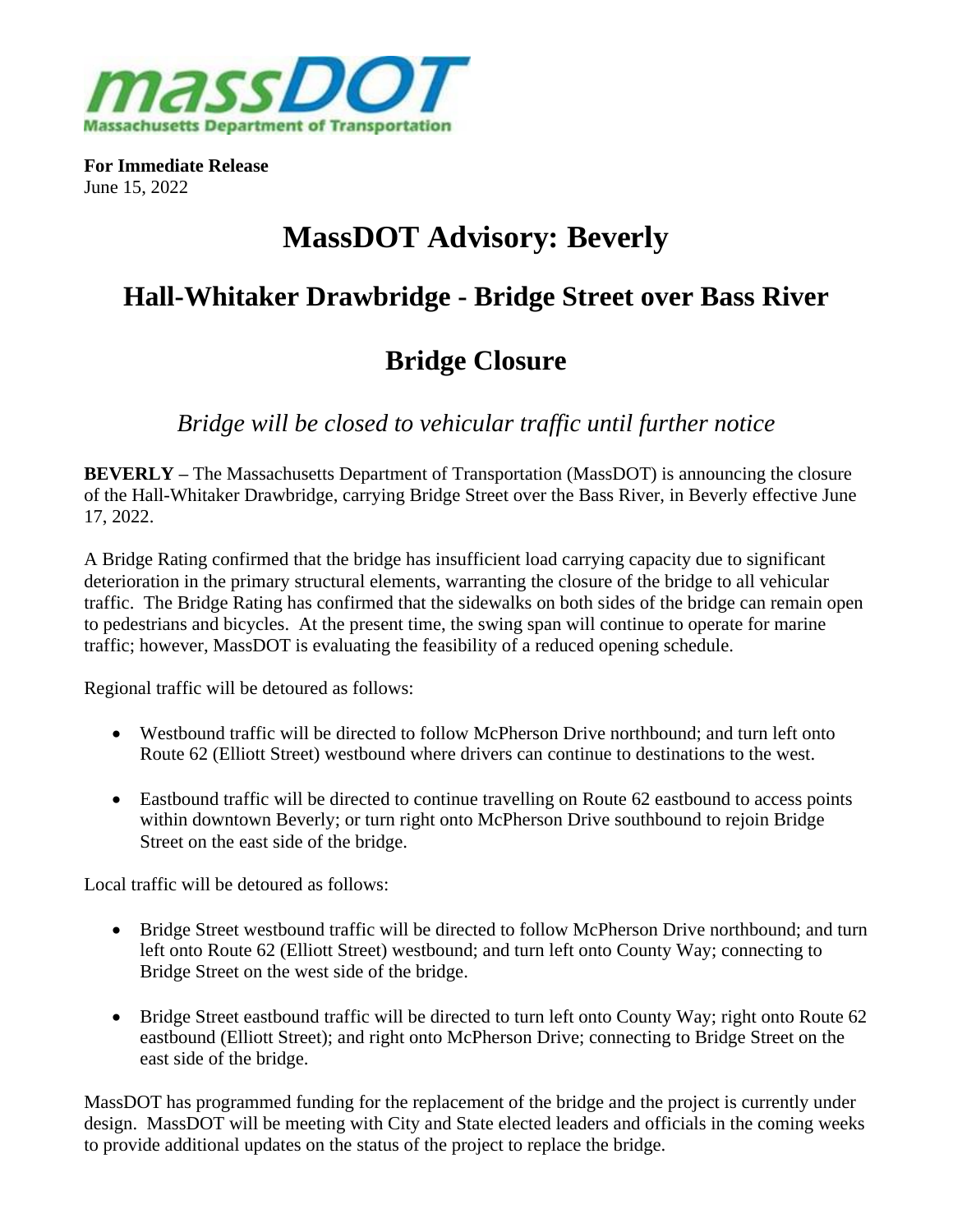#### **Drivers who are traveling through the area should reduce speed and use caution.**

For more information on traffic conditions, travelers are encouraged to:

- Dial 511 and select a route to hear real-time conditions.
- Visit [www.mass511.com,](http://www.mass511.com) a website that provides real-time traffic and incident advisory information, and allows users to subscribe to text and email alerts for traffic conditions.
- Follow MassDOT on Twitter @MassDOT to receive regular updates on road and traffic conditions.
- Download MassDOT's GoTime mobile app and view real-time traffic conditions before setting out on the road.